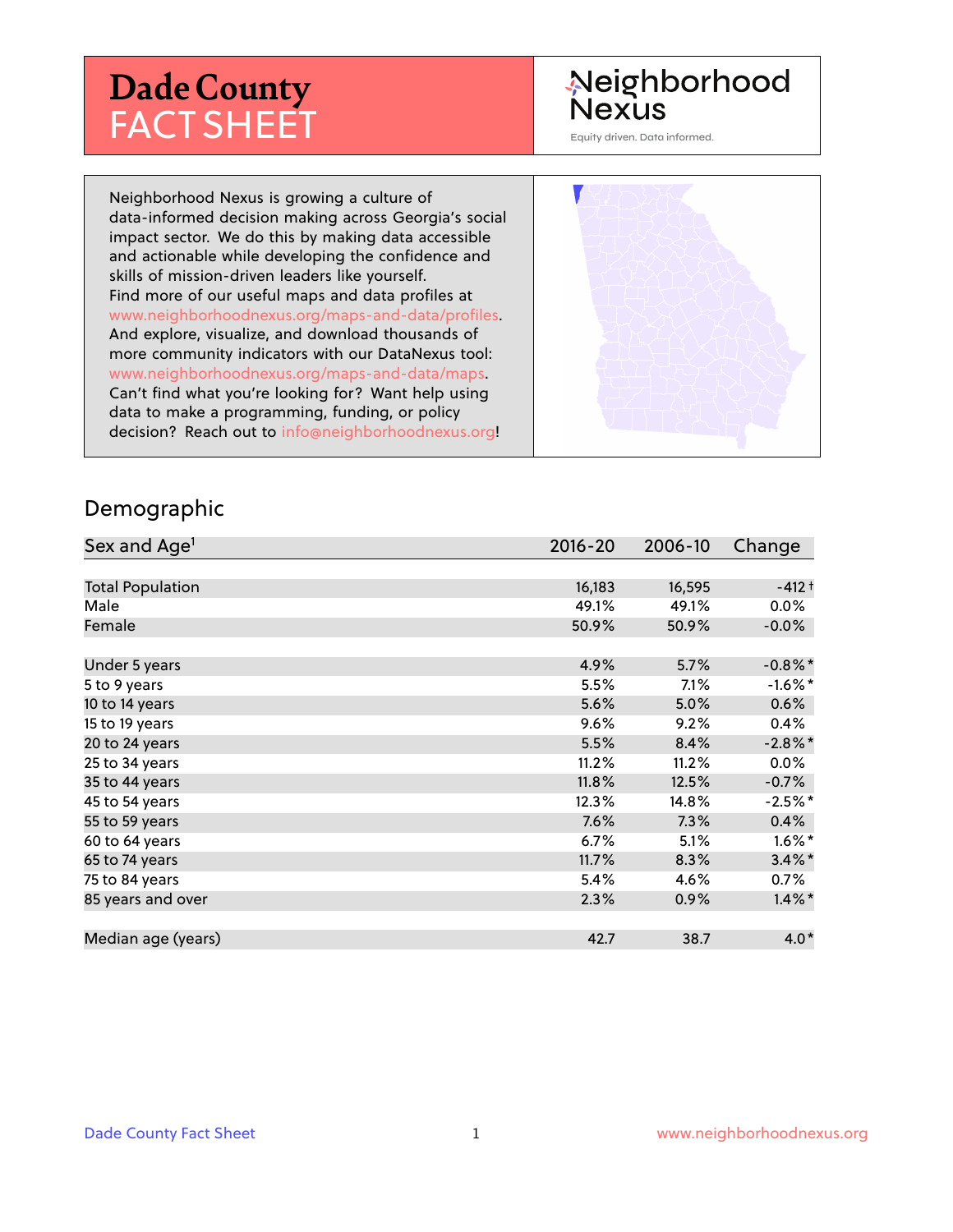# Demographic, continued...

| Race <sup>2</sup>                                            | $2016 - 20$     | 2006-10         | Change     |
|--------------------------------------------------------------|-----------------|-----------------|------------|
| <b>Total population</b>                                      | 16,183          | 16,595          | $-412 +$   |
| One race                                                     | 96.8%           | 98.9%           | $-2.1\%$ * |
| White                                                        | 93.9%           | 96.1%           | $-2.2%$ *  |
| <b>Black or African American</b>                             | 1.1%            | 0.5%            | $0.6\%$ *  |
| American Indian and Alaska Native                            | 0.0%            | 0.7%            | $-0.7%$    |
| Asian                                                        | 1.3%            | 0.8%            | 0.5%       |
| Native Hawaiian and Other Pacific Islander                   | 0.1%            | 0.0%            | 0.1%       |
| Some other race                                              | 0.4%            | 0.8%            | $-0.4%$    |
| Two or more races                                            | 3.2%            | 1.1%            | $2.1\%$ *  |
| Race alone or in combination with other race(s) <sup>3</sup> | $2016 - 20$     | 2006-10         | Change     |
| Total population                                             | 16,183          | 16,595          | $-412 +$   |
| White                                                        | 97.1%           | 97.1%           | $-0.0%$    |
| <b>Black or African American</b>                             | 2.1%            | 0.9%            | $1.2\%$ *  |
| American Indian and Alaska Native                            | 1.4%            | 1.2%            | 0.2%       |
| Asian                                                        | 1.6%            | 0.9%            | 0.7%       |
| Native Hawaiian and Other Pacific Islander                   | 0.1%            | 0.0%            | 0.1%       |
| Some other race                                              | 1.3%            | 1.1%            | 0.2%       |
| Hispanic or Latino and Race <sup>4</sup>                     | $2016 - 20$     | 2006-10         | Change     |
| <b>Total population</b>                                      | 16,183          | 16,595          | $-412 +$   |
| Hispanic or Latino (of any race)                             | 2.3%            | 1.7%            | $0.7%$ +   |
| Not Hispanic or Latino                                       | 97.7%           | 98.3%           | $-0.7%$ †  |
| White alone                                                  | 92.6%           | 95.2%           | $-2.5%$ *  |
| Black or African American alone                              | 0.9%            | 0.5%            | $0.4\%$ *  |
| American Indian and Alaska Native alone                      | 0.0%            | 0.7%            | $-0.7%$    |
| Asian alone                                                  | 0.7%            | 0.8%            | $-0.0%$    |
| Native Hawaiian and Other Pacific Islander alone             | 0.0%            | 0.0%            | $0.0\%$    |
| Some other race alone                                        | 0.3%            | 0.2%            | 0.1%       |
| Two or more races                                            | 3.0%            | 1.0%            | $2.0\%$ *  |
| U.S. Citizenship Status <sup>5</sup>                         | $2016 - 20$     | 2006-10         | Change     |
| Foreign-born population                                      | 323             | 335             | $-12$      |
| Naturalized U.S. citizen                                     | 52.6%           | 31.6%           | 21.0%      |
| Not a U.S. citizen                                           | 47.4%           | 68.4%           | $-21.0%$   |
| Citizen, Voting Age Population <sup>6</sup>                  | $2016 - 20$     | 2006-10         | Change     |
|                                                              |                 |                 | 227        |
| Citizen, 18 and over population<br>Male                      | 12,943<br>48.2% | 12,716<br>48.3% | $-0.0%$    |
| Female                                                       | 51.8%           | 51.7%           | 0.0%       |
|                                                              |                 |                 |            |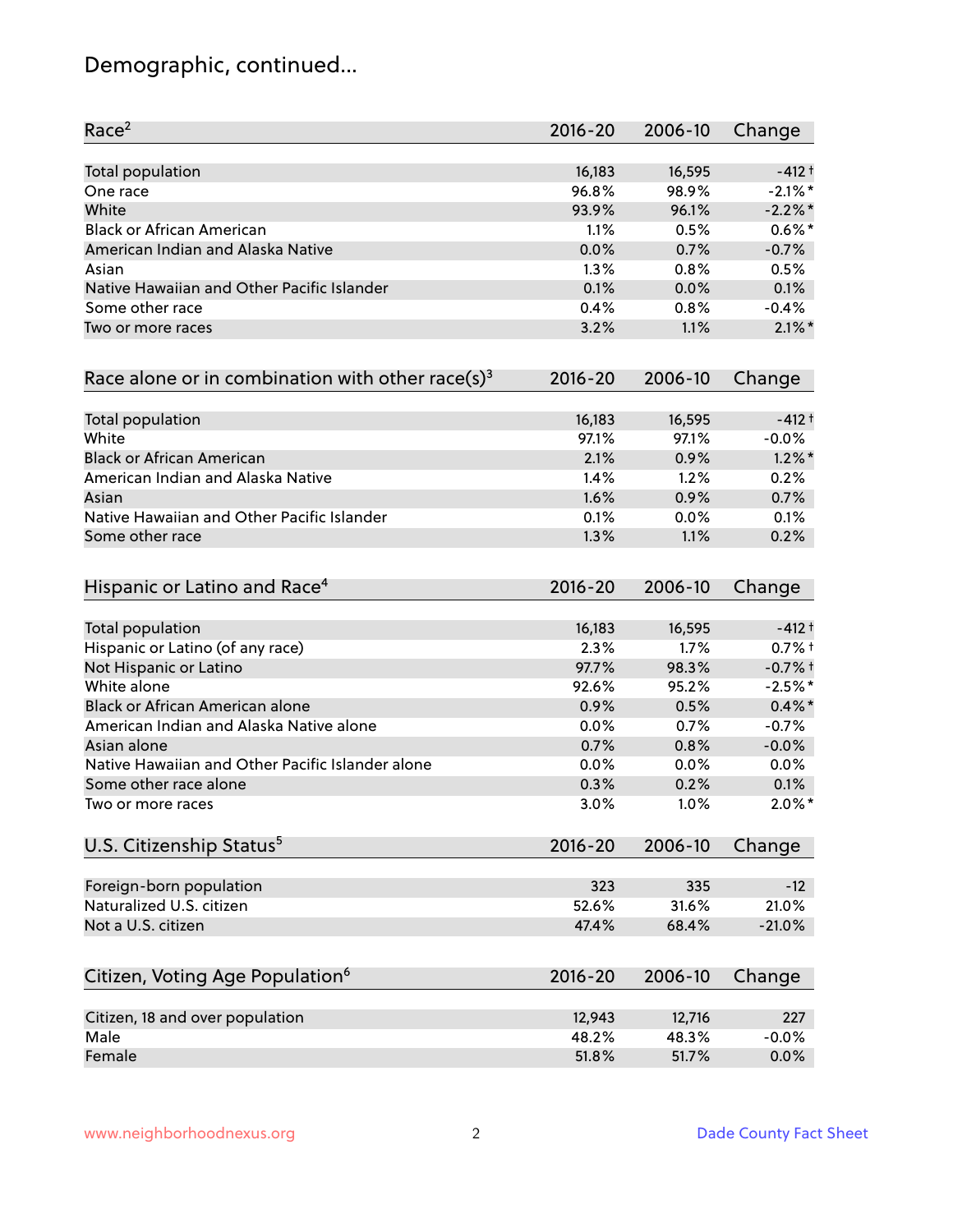#### Economic

| Income <sup>7</sup>                                 | $2016 - 20$ | 2006-10 | Change     |
|-----------------------------------------------------|-------------|---------|------------|
|                                                     |             |         |            |
| All households                                      | 6,155       | 6,262   | $-107$     |
| Less than \$10,000                                  | 4.8%        | 8.5%    | $-3.7\%$ * |
| \$10,000 to \$14,999                                | 4.6%        | 7.3%    | $-2.6%$    |
| \$15,000 to \$24,999                                | 14.9%       | 13.8%   | 1.0%       |
| \$25,000 to \$34,999                                | 17.6%       | 13.2%   | 4.5%*      |
| \$35,000 to \$49,999                                | 15.8%       | 17.2%   | $-1.3%$    |
| \$50,000 to \$74,999                                | 15.2%       | 17.4%   | $-2.2%$    |
| \$75,000 to \$99,999                                | 11.6%       | 10.6%   | 0.9%       |
| \$100,000 to \$149,999                              | 8.5%        | 9.1%    | $-0.6%$    |
| \$150,000 to \$199,999                              | 3.2%        | 1.5%    | $1.7\%$ *  |
| \$200,000 or more                                   | 3.7%        | 1.4%    | $2.3\%$ *  |
| Median household income (dollars)                   | 40,384      | 39,760  | 624        |
| Mean household income (dollars)                     | 63,092      | 52,397  | 10,695*    |
| With earnings                                       | 72.3%       | 78.9%   | $-6.6%$ *  |
| Mean earnings (dollars)                             | 64,858      | 51,383  | 13,475*    |
| <b>With Social Security</b>                         | 42.2%       | 32.0%   | $10.2\%$ * |
| Mean Social Security income (dollars)               | 19,010      | 15,033  | 3,977*     |
| With retirement income                              | 20.9%       | 17.0%   | 3.9%*      |
| Mean retirement income (dollars)                    | 15,323      | 18,133  | $-2,810$   |
| With Supplemental Security Income                   | 7.8%        | 3.9%    | 3.9%*      |
| Mean Supplemental Security Income (dollars)         | 11,190      | 8,831   | $2,360*$   |
| With cash public assistance income                  | 2.5%        | $1.0\%$ | $1.4\%$ *  |
| Mean cash public assistance income (dollars)        | 1,605       | 3,728   | $-2,124$   |
| With Food Stamp/SNAP benefits in the past 12 months | 9.9%        | 9.9%    | $-0.0%$    |
|                                                     |             |         |            |
| Families                                            | 4,390       | 4,613   | $-223$     |
| Less than \$10,000                                  | 1.9%        | 3.3%    | $-1.4%$    |
| \$10,000 to \$14,999                                | 3.4%        | 5.7%    | $-2.3%$    |
| \$15,000 to \$24,999                                | 8.9%        | 10.8%   | $-1.9%$    |
| \$25,000 to \$34,999                                | 14.0%       | 13.0%   | 1.1%       |
| \$35,000 to \$49,999                                | 17.3%       | 18.4%   | $-1.1%$    |
| \$50,000 to \$74,999                                | 19.4%       | 19.8%   | $-0.4%$    |
| \$75,000 to \$99,999                                | 15.0%       | 13.3%   | 1.7%       |
| \$100,000 to \$149,999                              | 11.3%       | 11.7%   | $-0.5%$    |
| \$150,000 to \$199,999                              | 4.3%        | 2.1%    | $2.2\%$ *  |
| \$200,000 or more                                   | 4.5%        | 1.9%    | $2.6\%$ *  |
| Median family income (dollars)                      | 56,322      | 48,881  | $7,441*$   |
| Mean family income (dollars)                        | 75,120      | 60,850  | 14,270*    |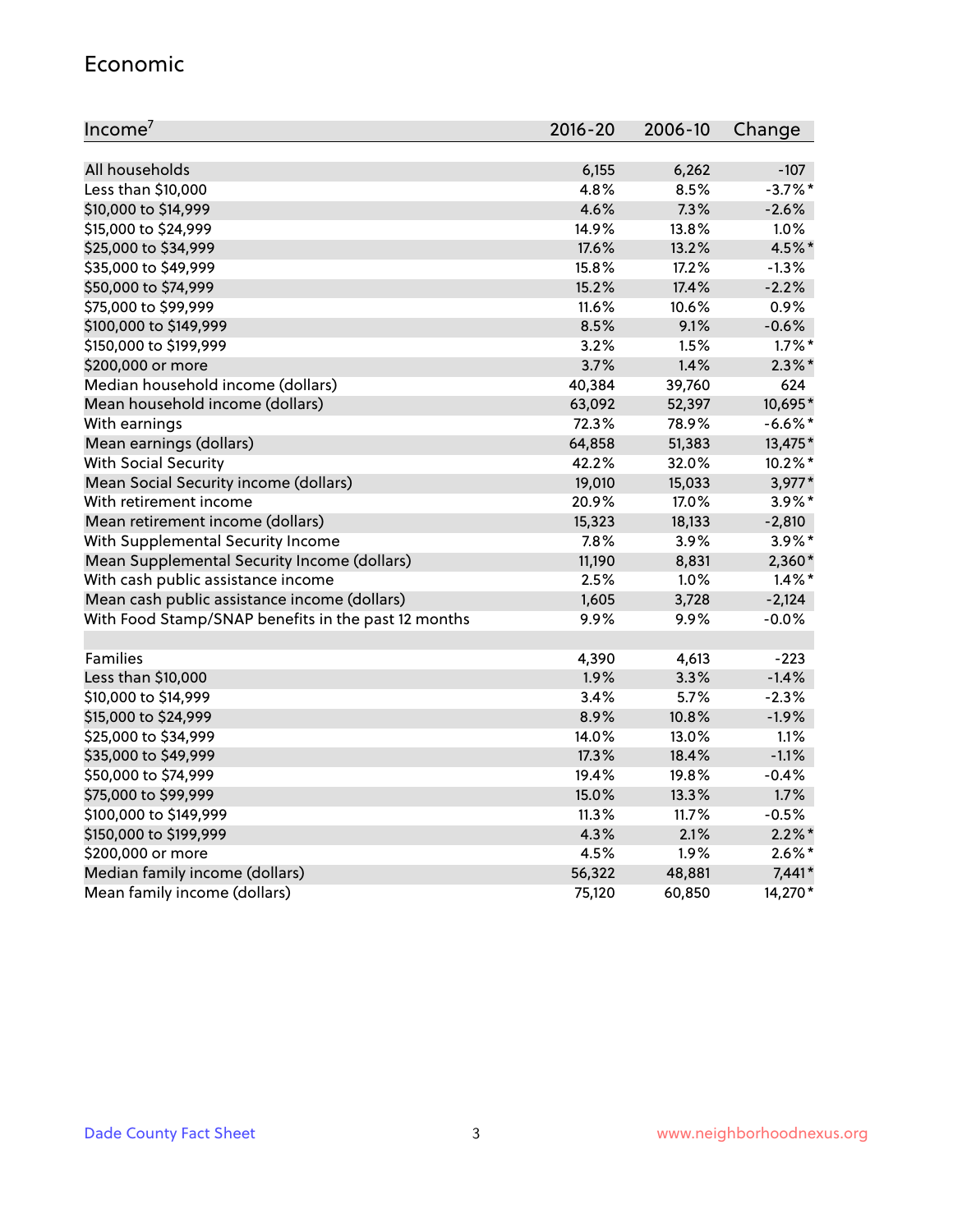#### Economic, continued...

| Income, continued <sup>8</sup>                           | $2016 - 20$ | 2006-10 | Change      |
|----------------------------------------------------------|-------------|---------|-------------|
|                                                          |             |         |             |
| Nonfamily households                                     | 1,765       | 1,649   | 116         |
| Median nonfamily income (dollars)                        | 24,837      | 20,713  | 4,124       |
| Mean nonfamily income (dollars)                          | 32,325      | 28,009  | 4,316       |
|                                                          |             |         |             |
| Median earnings for workers (dollars)                    | 26,728      | 20,717  | $6,011*$    |
| Median earnings for male full-time, year-round workers   | 43,554      | 41,618  | 1,936       |
| (dollars)                                                |             |         |             |
| Median earnings for female full-time, year-round workers | 36,295      | 26,521  | $9,774*$    |
| (dollars)                                                |             |         |             |
|                                                          | 24,964      | 20,168  | 4,795*      |
| Per capita income (dollars)                              |             |         |             |
| Families and People Below Poverty Level <sup>9</sup>     | 2016-20     | 2006-10 |             |
|                                                          |             |         | Change      |
| <b>All families</b>                                      | 8.0%        | 10.7%   | $-2.7%$     |
| With related children under 18 years                     | 9.9%        | 17.3%   | $-7.4%$     |
| With related children under 5 years only                 | 1.3%        | 8.1%    | $-6.8%$     |
| Married couple families                                  | 2.8%        | 7.4%    | $-4.5%$ *   |
| With related children under 18 years                     | 2.1%        | 10.1%   | $-8.0\%$ *  |
| With related children under 5 years only                 | 2.4%        | 7.4%    | $-5.0%$     |
| Families with female householder, no husband present     | 33.3%       | 34.6%   | $-1.4%$     |
| With related children under 18 years                     | 30.4%       | 46.7%   | $-16.3%$    |
|                                                          | 0.0%        | 23.7%   | $-23.7%$    |
| With related children under 5 years only                 |             |         |             |
| All people                                               | 11.1%       | 15.5%   | $-4.4%$     |
| Under 18 years                                           | 11.9%       | 25.8%   | $-13.8\%$ * |
| Related children under 18 years                          | 11.1%       | 25.2%   | $-14.1\%$ * |
| Related children under 5 years                           | 12.3%       | 22.7%   | $-10.4%$    |
| Related children 5 to 17 years                           | 10.7%       | 26.1%   | $-15.4%$    |
| 18 years and over                                        | 10.8%       | 12.4%   | $-1.6%$     |
| 18 to 64 years                                           | 10.7%       | 12.8%   | $-2.2%$     |
| 65 years and over                                        | 11.4%       | 10.8%   | 0.5%        |
| People in families                                       | 8.3%        | 13.0%   | $-4.7%$     |
| Unrelated individuals 15 years and over                  | 26.7%       | 33.8%   | $-7.1%$     |
|                                                          |             |         |             |
| Non-Hispanic white people                                | 10.8%       | 15.6%   | $-4.8%$     |
| Black or African-American people                         | 10.7%       | 0.0%    | 10.7%       |
| Asian people                                             | 2.1%        | 0.0%    | 2.1%        |
| Hispanic or Latino people                                | 16.4%       | 17.3%   | $-0.9%$     |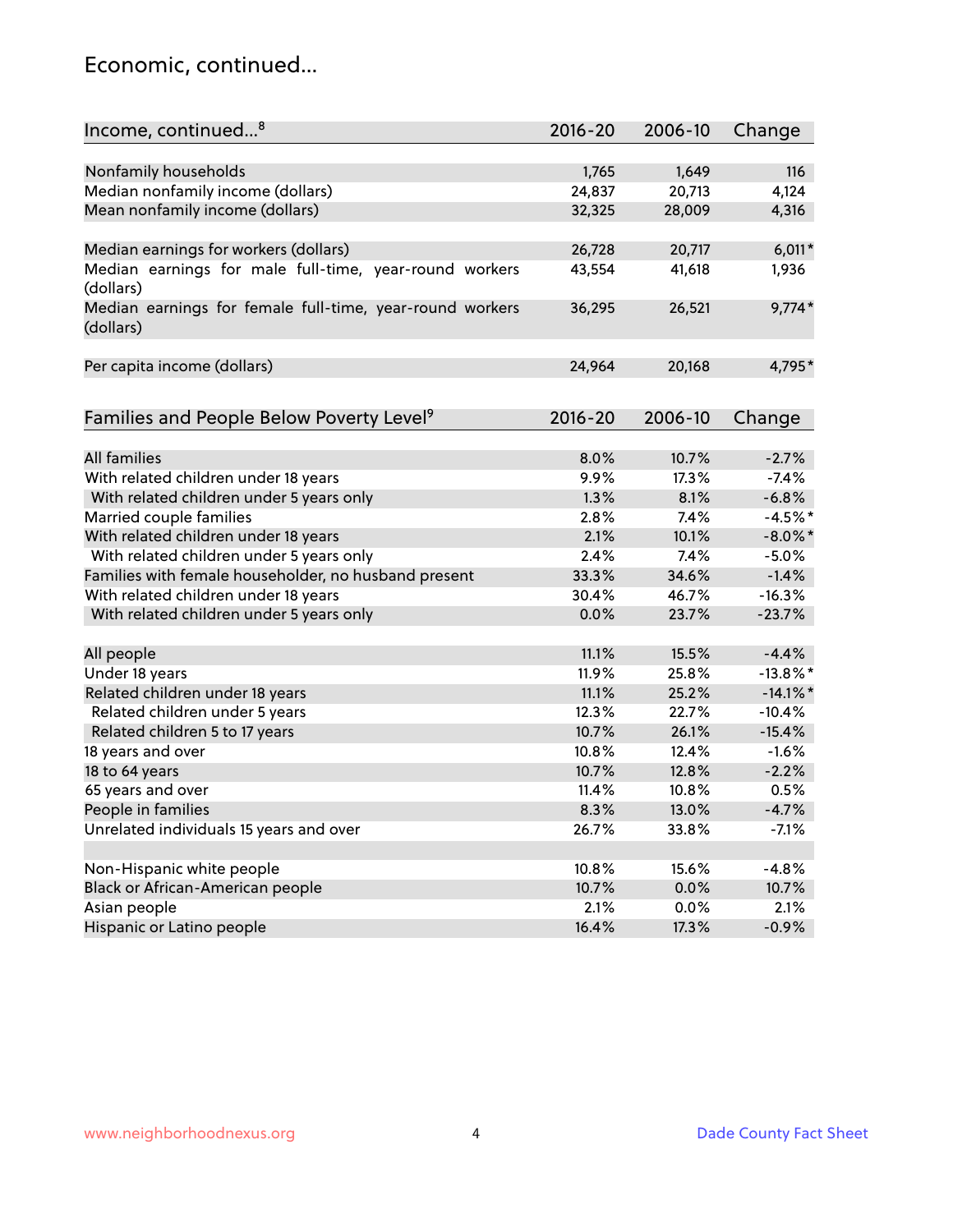# Employment

| Employment Status <sup>10</sup>                                                               | 2010        | 2020    | Change     |
|-----------------------------------------------------------------------------------------------|-------------|---------|------------|
| In Labor Force                                                                                | 7,860       | 8,348   | 8,348      |
| <b>Unemployment Rate</b>                                                                      | 4.1%        | 8.7%    | $-4.6%$    |
| Industry <sup>11</sup>                                                                        | $2016 - 20$ | 2006-10 | Change     |
| Civilian employed population 16 years and over                                                | 7,113       | 7,589   | $-476$     |
| Agriculture, forestry, fishing and hunting, and mining                                        | 0.2%        | 2.3%    | $-2.2%$ *  |
| Construction                                                                                  | 12.3%       | 9.0%    | $3.3\%$ *  |
| Manufacturing                                                                                 | 17.5%       | 16.6%   | 0.9%       |
| Wholesale trade                                                                               | 1.4%        | 2.5%    | $-1.0%$    |
| Retail trade                                                                                  | 7.8%        | 11.2%   | $-3.4\%$ * |
| Transportation and warehousing, and utilities                                                 | 5.9%        | 6.4%    | $-0.5%$    |
| Information                                                                                   | 0.4%        | 1.3%    | $-0.9%$    |
| Finance and insurance, and real estate and rental and leasing                                 | 6.9%        | 6.9%    | 0.0%       |
| Professional, scientific, and management, and administrative<br>and waste management services | 5.8%        | 6.2%    | $-0.3%$    |
| Educational services, and health care and social assistance                                   | 23.0%       | 22.0%   | 1.0%       |
| Arts, entertainment, and recreation, and accommodation and<br>food services                   | 11.2%       | 8.4%    | 2.8%       |
| Other services, except public administration                                                  | 4.1%        | 4.3%    | $-0.2%$    |
| <b>Public administration</b>                                                                  | 3.5%        | 3.0%    | 0.5%       |
| Occupation <sup>12</sup>                                                                      | $2016 - 20$ | 2006-10 | Change     |
|                                                                                               |             |         |            |
| Civilian employed population 16 years and over                                                | 7,113       | 7,589   | $-476$     |
| Management, business, science, and arts occupations                                           | 23.8%       | 26.4%   | $-2.6%$    |
| Service occupations                                                                           | 21.2%       | 18.5%   | 2.7%       |
| Sales and office occupations                                                                  | 22.6%       | 27.2%   | $-4.6%$    |
| Natural<br>construction,<br>and<br>maintenance<br>resources,<br>occupations                   | 16.1%       | 11.9%   | $4.2\%$ *  |
| Production, transportation, and material moving occupations                                   | 16.2%       | 15.9%   | 0.3%       |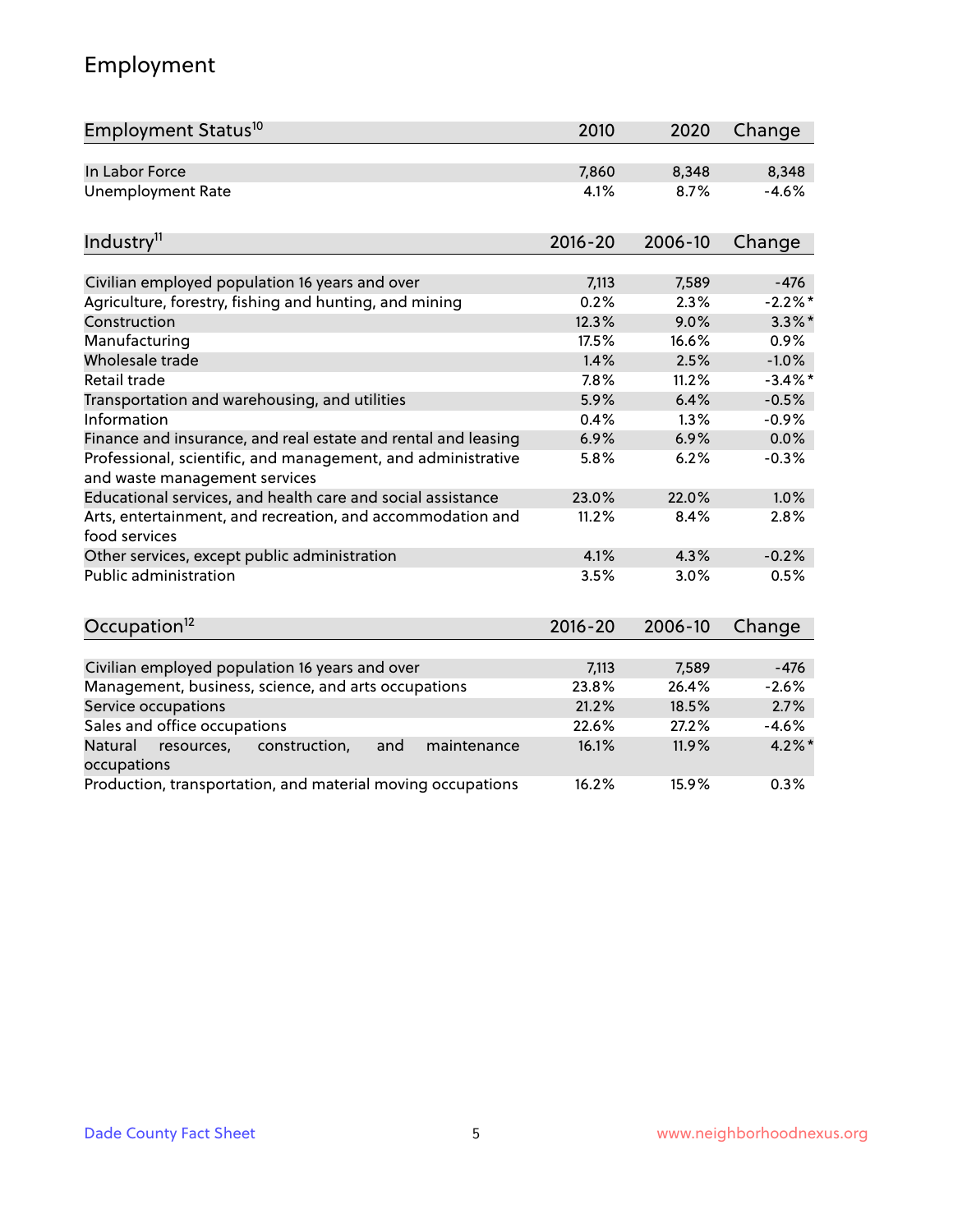# Employment, continued...

| Class of Worker <sup>13</sup>                          | $2016 - 20$ | 2006-10 | Change   |
|--------------------------------------------------------|-------------|---------|----------|
| Civilian employed population 16 years and over         | 7,113       | 7,589   | $-476$   |
| Private wage and salary workers                        | 80.8%       | 77.3%   | 3.5%     |
| Government workers                                     | 11.0%       | 13.6%   | $-2.6%$  |
| Self-employed in own not incorporated business workers | 7.7%        | 8.9%    | $-1.2%$  |
| Unpaid family workers                                  | 0.5%        | 0.3%    | 0.3%     |
|                                                        |             |         |          |
| Job Flows <sup>14</sup>                                | 2019        | 2010    | Change   |
| Total Jobs in county                                   | 3,889       | 2,963   | 926      |
| Held by residents of county                            | 38.8%       | 42.3%   | $-3.5%$  |
|                                                        | 61.2%       | 57.7%   | 3.5%     |
| Held by non-residents of county                        |             |         |          |
| Jobs by Industry Sector <sup>15</sup>                  | 2019        | 2010    | Change   |
|                                                        | 3,889       | 2,963   | 926      |
| Total Jobs in county<br>Goods Producing sectors        | 33.2%       | 21.3%   | 11.8%    |
| Trade, Transportation, and Utilities sectors           | 13.9%       | 14.9%   | $-1.1%$  |
| All Other Services sectors                             | 53.0%       | 63.8%   | $-10.8%$ |
|                                                        |             |         |          |
| Total Jobs in county held by county residents          | 1,509       | 1,254   | 255      |
| <b>Goods Producing sectors</b>                         | 35.7%       | 21.9%   | 13.8%    |
| Trade, Transportation, and Utilities sectors           | 10.5%       | 9.0%    | 1.5%     |
| All Other Services sectors                             | 53.8%       | 69.1%   | $-15.2%$ |
| Jobs by Earnings <sup>16</sup>                         | 2019        | 2010    | Change   |
|                                                        |             |         |          |
| Total Jobs in county                                   | 3,889       | 2,963   | 926      |
| Jobs with earnings \$1250/month or less                | 26.4%       | 31.6%   | $-5.2%$  |
| Jobs with earnings \$1251/month to \$3333/month        | 41.6%       | 43.2%   | $-1.7%$  |
| Jobs with earnings greater than \$3333/month           | 32.1%       | 25.2%   | 6.9%     |
| Total Jobs in county held by county residents          | 1,509       | 1,254   | 255      |
| Jobs with earnings \$1250/month or less                | 27.8%       | 31.3%   | $-3.6%$  |
| Jobs with earnings \$1251/month to \$3333/month        | 44.9%       | 47.5%   | -2.7%    |
| Jobs with earnings greater than \$3333/month           | 27.4%       | 21.1%   | 6.2%     |
|                                                        |             |         |          |
| Jobs by Age of Worker <sup>17</sup>                    | 2019        | 2010    | Change   |
|                                                        |             |         |          |
| Total Jobs in county                                   | 3,889       | 2,963   | 926      |
| Jobs with workers age 29 or younger                    | 25.9%       | 22.6%   | 3.3%     |
| Jobs with workers age 30 to 54                         | 52.5%       | 56.6%   | $-4.1%$  |
| Jobs with workers age 55 or older                      | 21.6%       | 20.9%   | 0.7%     |
| Total Jobs in county held by county residents          | 1,509       | 1,254   | 255      |
| Jobs with workers age 29 or younger                    | 24.8%       | 20.8%   | 4.0%     |
| Jobs with workers age 30 to 54                         | 52.8%       | 56.1%   | $-3.2%$  |
| Jobs with workers age 55 or older                      | 22.4%       | 23.1%   | $-0.7%$  |
|                                                        |             |         |          |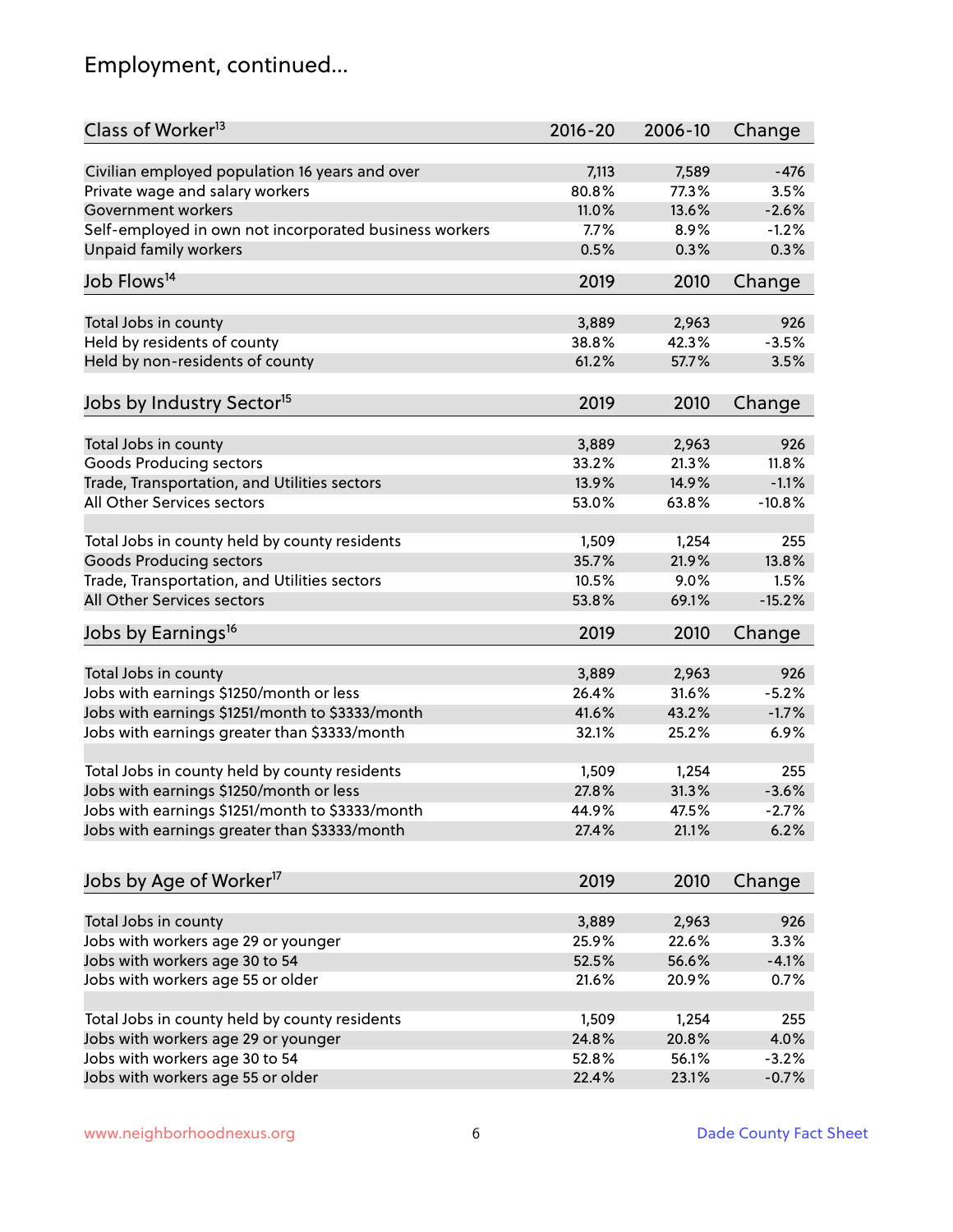#### Education

| Early Learning <sup>18</sup>                        |             |         | 2022      |
|-----------------------------------------------------|-------------|---------|-----------|
| Licensed Capacity of Early Learning Centers         |             |         | 297       |
| Licenced capacity per 1,000 children ages 0-4       |             |         | 373.6     |
| School Enrollment <sup>19</sup>                     | 2022        | 2010    | Change    |
|                                                     |             |         |           |
| <b>Enrolled in Public School</b>                    | 2,025       | 2,502   | $-477$    |
| White                                               | 91.6%       | 96.4%   | $-4.8%$   |
| <b>Black or African-American</b>                    | 0.7%        | 0.0%    | 0.7%      |
| Asian                                               | 1.2%        | 0.0%    | 1.2%      |
| <b>Native American</b>                              | 0.3%        | 0.0%    | 0.3%      |
| Pacific Islander                                    | 0.0%        | 0.0%    | 0.0%      |
| <b>Biracial or Multi-Racial</b>                     | 3.0%        | 0.0%    | 3.0%      |
| Hispanic or Latino                                  | 3.1%        | 1.4%    | 1.6%      |
| Georgia Milestones: 3rd Grade Reading <sup>20</sup> |             |         | 2019      |
| <b>Number of Students Tested</b>                    |             |         | 139       |
|                                                     |             |         |           |
| Proficient or Distinguished                         |             |         | 49.6%     |
| Georgia Milestones: 8th Grade Math <sup>21</sup>    |             |         | 2019      |
| <b>Number of Students Tested</b>                    |             |         | 157       |
| Proficient or Distinguished                         |             |         | 45.9%     |
| Graduation Rates <sup>22</sup>                      | 2021        | 2012    | Change    |
|                                                     |             |         |           |
| Cohort                                              | 157         | 167     | $-10$     |
| <b>High School Graduation Rate</b>                  | 84.1%       | 79.6%   | 4.4%      |
| Educational Attainment <sup>23</sup>                | $2016 - 20$ | 2006-10 | Change    |
| Population 25 years and over                        | 11,155      | 10,745  | 410*      |
| Less than 9th grade                                 | 6.0%        | 6.6%    | $-0.6%$   |
| 9th to 12th grade, no diploma                       | 12.5%       | 14.3%   | $-1.9%$   |
| High school graduate (includes equivalency)         | 36.6%       | 34.1%   | 2.6%      |
| Some college, no degree                             | 20.0%       | 22.8%   | $-2.8%$   |
|                                                     | 9.1%        | 5.4%    |           |
| Associate's degree                                  |             |         | $3.8\%$ * |
| Bachelor's degree                                   | 11.3%       | 11.6%   | $-0.3\%$  |
| Graduate or professional degree                     | 4.5%        | 5.2%    | $-0.8%$   |
| Percent high school graduate or higher              | 81.5%       | 79.1%   | 2.4%      |
| Percent bachelor's degree or higher                 | 15.8%       | 16.8%   | $-1.1%$   |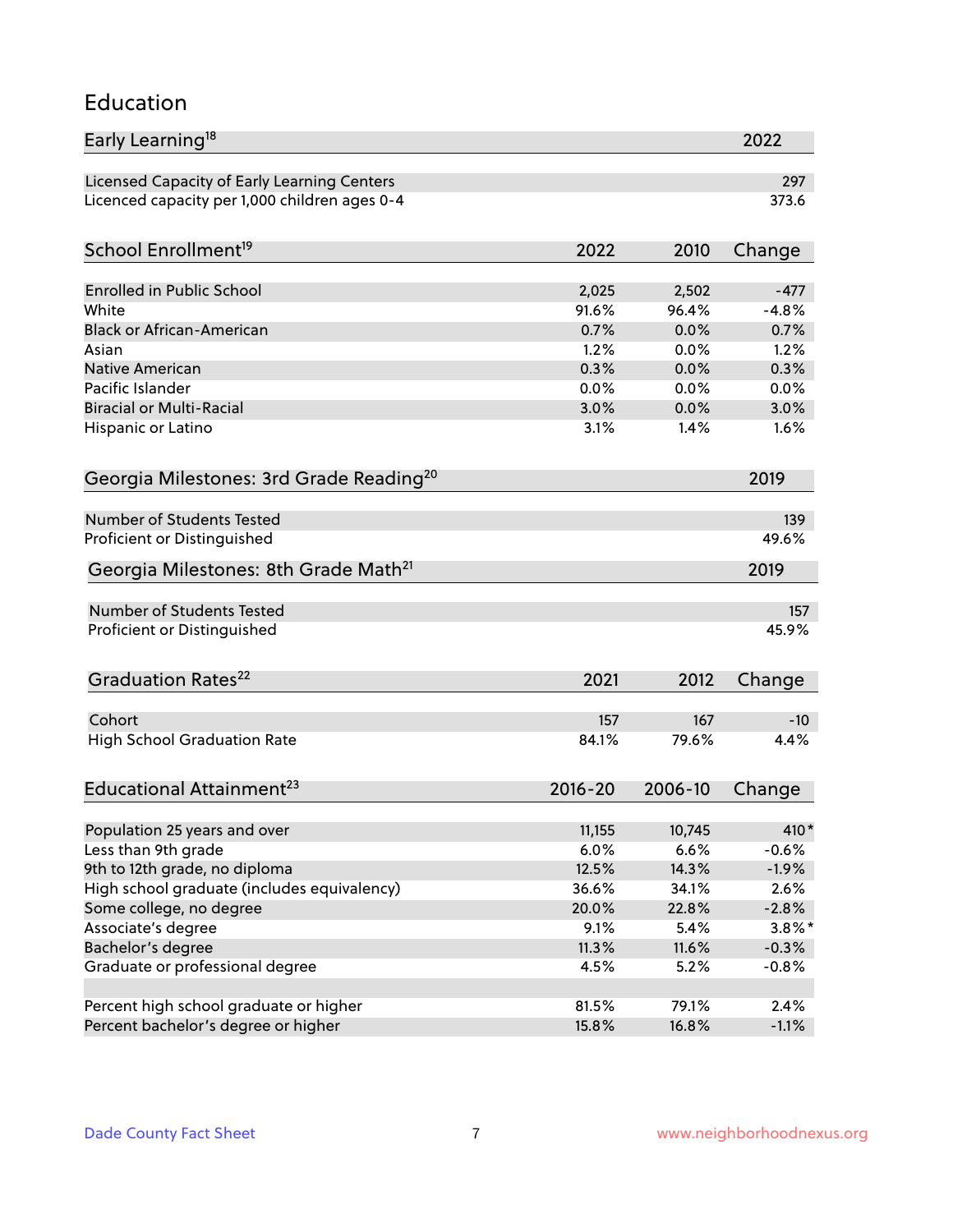#### Housing

| Households by Type <sup>24</sup>                     | 2016-20 | 2006-10 | Change     |
|------------------------------------------------------|---------|---------|------------|
|                                                      |         |         |            |
| Total households                                     | 6,155   | 6,262   | $-107$     |
| Family households (families)                         | 71.3%   | 73.7%   | $-2.3%$    |
| With own children under 18 years                     | 24.3%   | 28.9%   | $-4.6%$    |
| Married-couple family                                | 57.6%   | 59.1%   | $-1.4%$    |
| With own children of the householder under 18 years  | 18.8%   | 20.8%   | $-2.0%$    |
| Male householder, no wife present, family            | 4.4%    | 4.8%    | $-0.4%$    |
| With own children of the householder under 18 years  | 1.6%    | 2.4%    | $-0.8%$    |
| Female householder, no husband present, family       | 9.3%    | 9.8%    | $-0.5%$    |
| With own children of the householder under 18 years  | 3.9%    | 5.7%    | $-1.8%$    |
| Nonfamily households                                 | 28.7%   | 26.3%   | 2.3%       |
| Householder living alone                             | 25.3%   | 24.7%   | 0.6%       |
| 65 years and over                                    | 12.3%   | 7.7%    | 4.6%*      |
| Households with one or more people under 18 years    | 28.8%   | 33.5%   | $-4.7%$    |
| Households with one or more people 65 years and over | 36.4%   | 25.2%   | $11.2\%$ * |
|                                                      |         |         |            |
| Average household size                               | 2.41    | 2.49    | $-0.08$    |
| Average family size                                  | 2.87    | 2.96    | $-0.10$    |
| Housing Occupancy <sup>25</sup>                      | 2016-20 | 2006-10 | Change     |
|                                                      |         |         |            |
| Total housing units                                  | 7,316   | 7,150   | 166        |
| Occupied housing units                               | 84.1%   | 87.6%   | $-3.4%$    |
| Vacant housing units                                 | 15.9%   | 12.4%   | 3.4%       |
|                                                      |         |         |            |
| Homeowner vacancy rate                               | 1.8     | 3.1     | $-1.2$     |
| Rental vacancy rate                                  | 6.0     | 13.0    | $-7.1$     |
|                                                      |         |         |            |
| Units in Structure <sup>26</sup>                     | 2016-20 | 2006-10 | Change     |
|                                                      |         |         |            |
| Total housing units                                  | 7,316   | 7,150   | 166        |
| 1-unit, detached                                     | 68.3%   | 71.5%   | $-3.2%$    |
| 1-unit, attached                                     | 0.0%    | 1.1%    | $-1.1\%$ * |
| 2 units                                              | 2.8%    | 2.7%    | 0.2%       |
| 3 or 4 units                                         | 2.1%    | 0.9%    | $1.2\%$ *  |
| 5 to 9 units                                         | 2.1%    | 1.4%    | 0.8%       |
| 10 to 19 units                                       | 1.3%    | 0.4%    | $0.9\% *$  |
| 20 or more units                                     | 1.2%    | 0.6%    | $0.6\%$    |
| Mobile home                                          | 21.7%   | 21.0%   | 0.7%       |
| Boat, RV, van, etc.                                  | 0.4%    | 0.4%    | 0.1%       |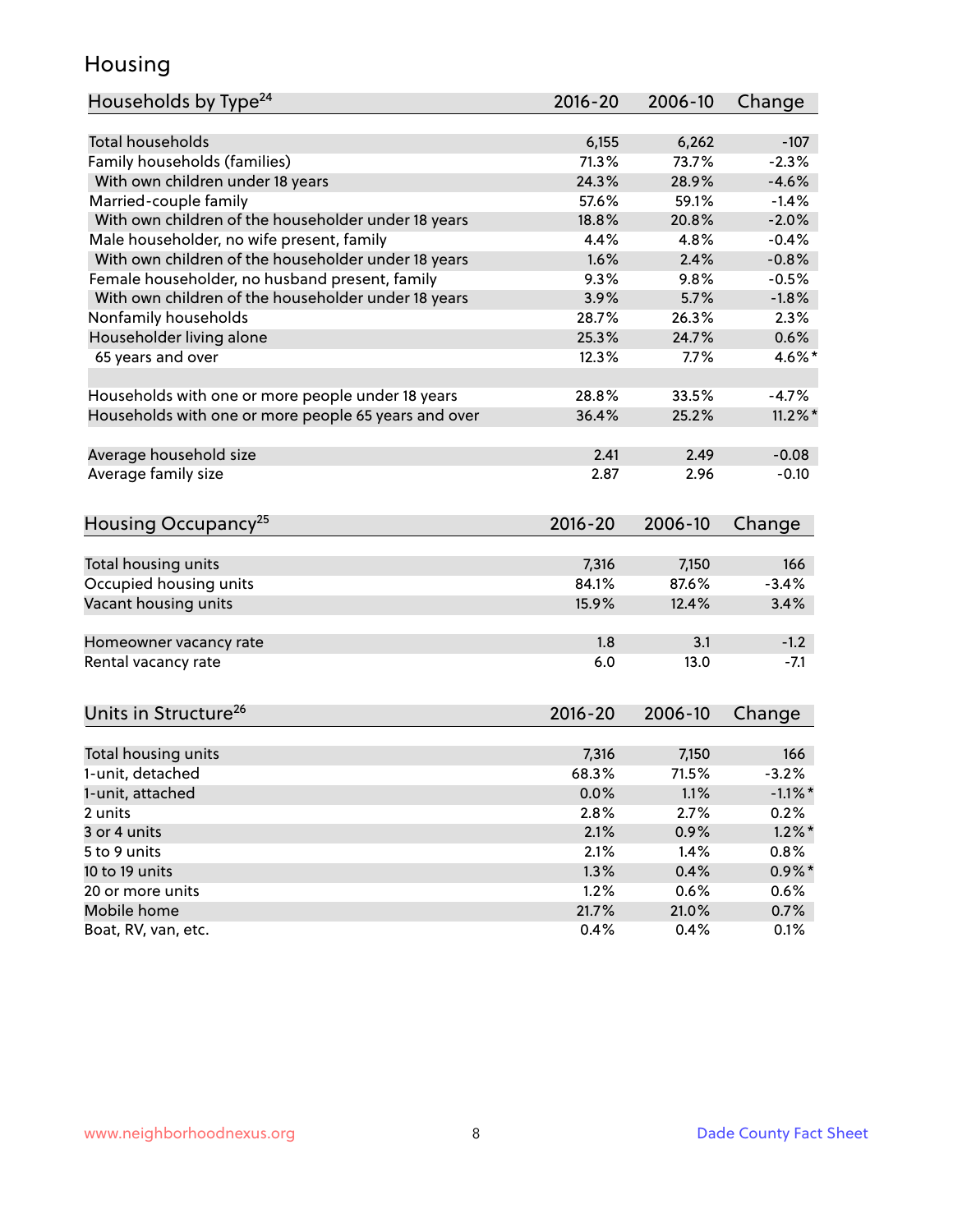# Housing, Continued...

| Year Structure Built <sup>27</sup>             | 2016-20     | 2006-10 | Change      |
|------------------------------------------------|-------------|---------|-------------|
| Total housing units                            | 7,316       | 7,150   | 166         |
| Built 2014 or later                            | 1.7%        | (X)     | (X)         |
| Built 2010 to 2013                             | 3.7%        | (X)     | (X)         |
| Built 2000 to 2009                             | 20.9%       | 14.4%   | $6.5%$ *    |
| Built 1990 to 1999                             | 19.3%       | 21.7%   | $-2.5%$     |
| Built 1980 to 1989                             | 14.1%       | 19.9%   | $-5.8\%$ *  |
| Built 1970 to 1979                             | 16.0%       | 14.5%   | 1.5%        |
| Built 1960 to 1969                             | 10.2%       | 12.3%   | $-2.0%$     |
| Built 1950 to 1959                             | 7.1%        | 8.0%    | $-0.9%$     |
| Built 1940 to 1949                             | 4.6%        | 3.9%    | 0.7%        |
| Built 1939 or earlier                          | 2.3%        | 5.1%    | $-2.8\%$ *  |
| Housing Tenure <sup>28</sup>                   | $2016 - 20$ | 2006-10 | Change      |
|                                                |             |         |             |
| Occupied housing units                         | 6,155       | 6,262   | $-107$      |
| Owner-occupied                                 | 71.0%       | 79.8%   | $-8.8\%$ *  |
| Renter-occupied                                | 29.0%       | 20.2%   | 8.8%*       |
| Average household size of owner-occupied unit  | 2.46        | 2.51    | $-0.05$     |
| Average household size of renter-occupied unit | 2.28        | 2.39    | $-0.11$     |
| Residence 1 Year Ago <sup>29</sup>             | $2016 - 20$ | 2006-10 | Change      |
|                                                | 16,029      | 16,394  | $-365*$     |
| Population 1 year and over<br>Same house       | 82.2%       | 87.1%   | $-4.9%$     |
| Different house in the U.S.                    | 16.7%       | 12.3%   | 4.4%        |
| Same county                                    | 6.6%        | 3.4%    | $3.2\%$ *   |
| Different county                               | 10.1%       | 8.9%    | 1.3%        |
| Same state                                     | 4.8%        | 3.9%    | 0.9%        |
| Different state                                | 5.3%        | 4.9%    | 0.4%        |
| Abroad                                         | 1.1%        | 0.7%    | 0.4%        |
| Value of Housing Unit <sup>30</sup>            | $2016 - 20$ | 2006-10 | Change      |
|                                                |             |         |             |
| Owner-occupied units                           | 4,370       | 4,998   | $-628*$     |
| Less than \$50,000                             | 23.9%       | 20.5%   | 3.5%        |
| \$50,000 to \$99,999                           | 13.6%       | 20.9%   | $-7.3\%$ *  |
| \$100,000 to \$149,999                         | 21.4%       | 22.1%   | $-0.7%$     |
| \$150,000 to \$199,999                         | 14.9%       | 18.2%   | $-3.4%$     |
| \$200,000 to \$299,999                         | 12.1%       | 10.6%   | 1.5%        |
| \$300,000 to \$499,999                         | 10.6%       | 3.8%    | $6.8\%$ *   |
| \$500,000 to \$999,999                         | 3.4%        | 3.2%    | 0.2%        |
| \$1,000,000 or more                            | 0.2%        | 0.7%    | $-0.5%$     |
| Median (dollars)                               | 128,500     | 123,400 | 5,100       |
| Mortgage Status <sup>31</sup>                  | $2016 - 20$ | 2006-10 | Change      |
| Owner-occupied units                           | 4,370       | 4,998   | $-628*$     |
| Housing units with a mortgage                  | 38.7%       | 56.0%   | $-17.3\%$ * |
| Housing units without a mortgage               | 61.3%       | 44.0%   | 17.3%*      |
|                                                |             |         |             |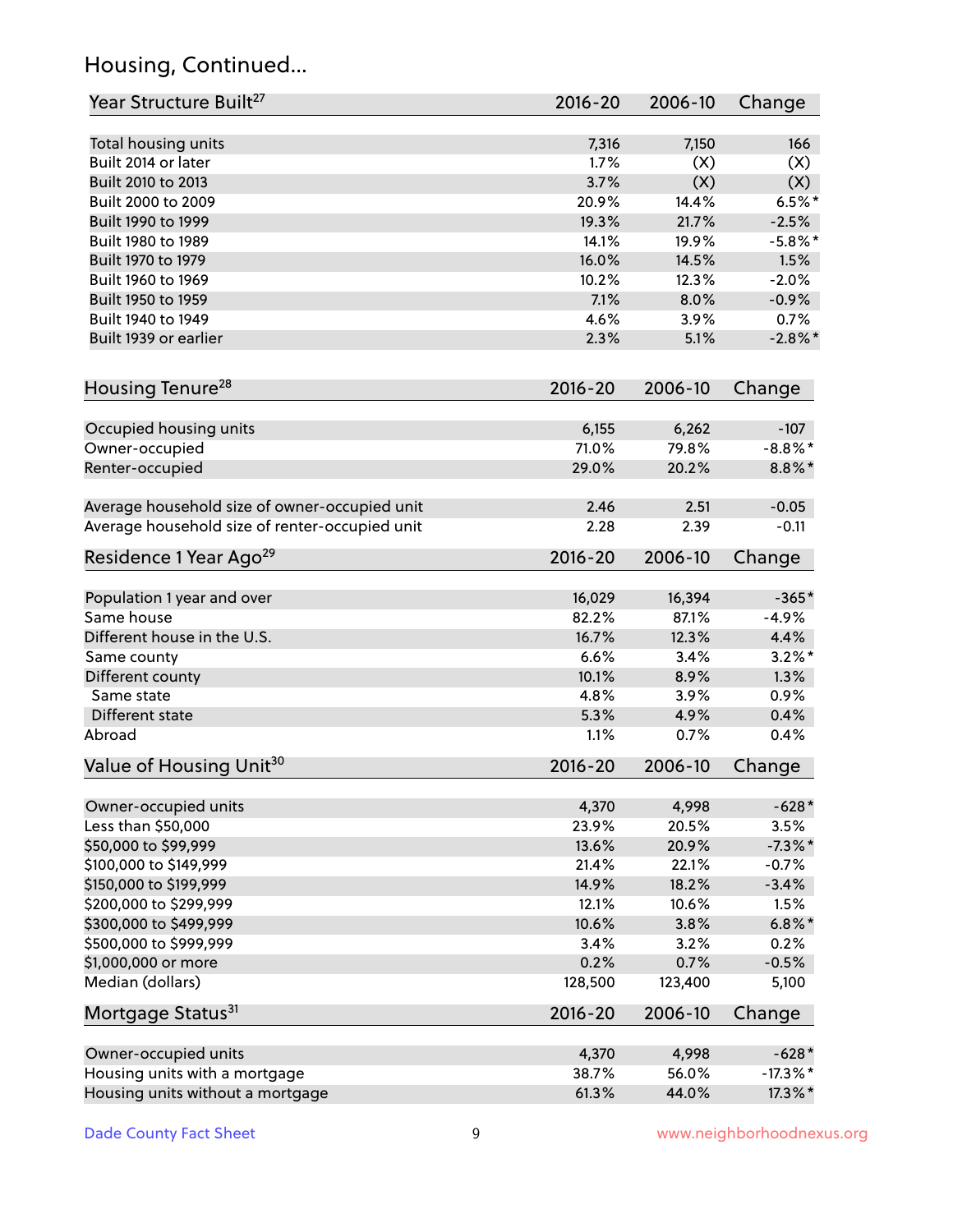# Housing, Continued...

| Selected Monthly Owner Costs <sup>32</sup>                                            | 2016-20     | 2006-10 | Change     |
|---------------------------------------------------------------------------------------|-------------|---------|------------|
| Housing units with a mortgage                                                         | 1,693       | 2,801   | $-1,108*$  |
| Less than \$300                                                                       | 0.0%        | 0.0%    | 0.0%       |
| \$300 to \$499                                                                        | 3.2%        | 3.4%    | $-0.1%$    |
| \$500 to \$999                                                                        | 31.5%       | 39.6%   | $-8.1%$    |
| \$1,000 to \$1,499                                                                    | 41.1%       | 35.2%   | 5.9%       |
| \$1,500 to \$1,999                                                                    | 14.9%       | 14.6%   | 0.3%       |
| \$2,000 to \$2,999                                                                    | 7.7%        | 3.6%    | $4.1\%$ *  |
| \$3,000 or more                                                                       | 1.5%        | 3.6%    | $-2.1%$    |
| Median (dollars)                                                                      | 1,137       | 1,089   | 48         |
| Housing units without a mortgage                                                      | 2,677       | 2,197   | 480*       |
| Less than \$150                                                                       | 10.6%       | 9.9%    | 0.8%       |
| \$150 to \$249                                                                        | 20.5%       | 25.0%   | $-4.4%$    |
| \$250 to \$349                                                                        | 23.3%       | 25.4%   | $-2.1%$    |
| \$350 to \$499                                                                        | 18.2%       | 24.9%   | $-6.7%$    |
| \$500 to \$699                                                                        | 14.9%       | 10.7%   | 4.2%       |
| \$700 or more                                                                         | 12.4%       | 4.2%    | $8.2\%$ *  |
| Median (dollars)                                                                      | 327         | 307     | 20         |
| Selected Monthly Owner Costs as a Percentage of<br>Household Income <sup>33</sup>     | $2016 - 20$ | 2006-10 | Change     |
| Housing units with a mortgage (excluding units where<br>SMOCAPI cannot be computed)   | 1,693       | 2,794   | $-1,101*$  |
| Less than 20.0 percent                                                                | 46.2%       | 31.5%   | 14.7%*     |
| 20.0 to 24.9 percent                                                                  | 16.6%       | 18.1%   | $-1.5%$    |
| 25.0 to 29.9 percent                                                                  | 10.3%       | 10.3%   | $-0.0%$    |
| 30.0 to 34.9 percent                                                                  | 3.7%        | 9.5%    | $-5.8\%$ * |
| 35.0 percent or more                                                                  | 23.2%       | 30.5%   | $-7.3%$    |
| Not computed                                                                          | $\pmb{0}$   | 7       | -7         |
| Housing unit without a mortgage (excluding units where<br>SMOCAPI cannot be computed) | 2,667       | 2,173   | 494*       |
| Less than 10.0 percent                                                                | 45.0%       | 46.9%   | $-1.9%$    |
| 10.0 to 14.9 percent                                                                  | 21.5%       | 19.1%   | 2.3%       |
| 15.0 to 19.9 percent                                                                  | 10.0%       | 11.3%   | $-1.3%$    |
| 20.0 to 24.9 percent                                                                  | 8.5%        | 6.1%    | 2.5%       |
| 25.0 to 29.9 percent                                                                  | 6.3%        | 2.9%    | $3.4\%$ *  |
| 30.0 to 34.9 percent                                                                  | 2.2%        | 3.1%    | $-0.9%$    |
| 35.0 percent or more                                                                  | 6.4%        | 10.5%   | $-4.1%$    |
| Not computed                                                                          | 10          | 24      | $-14$      |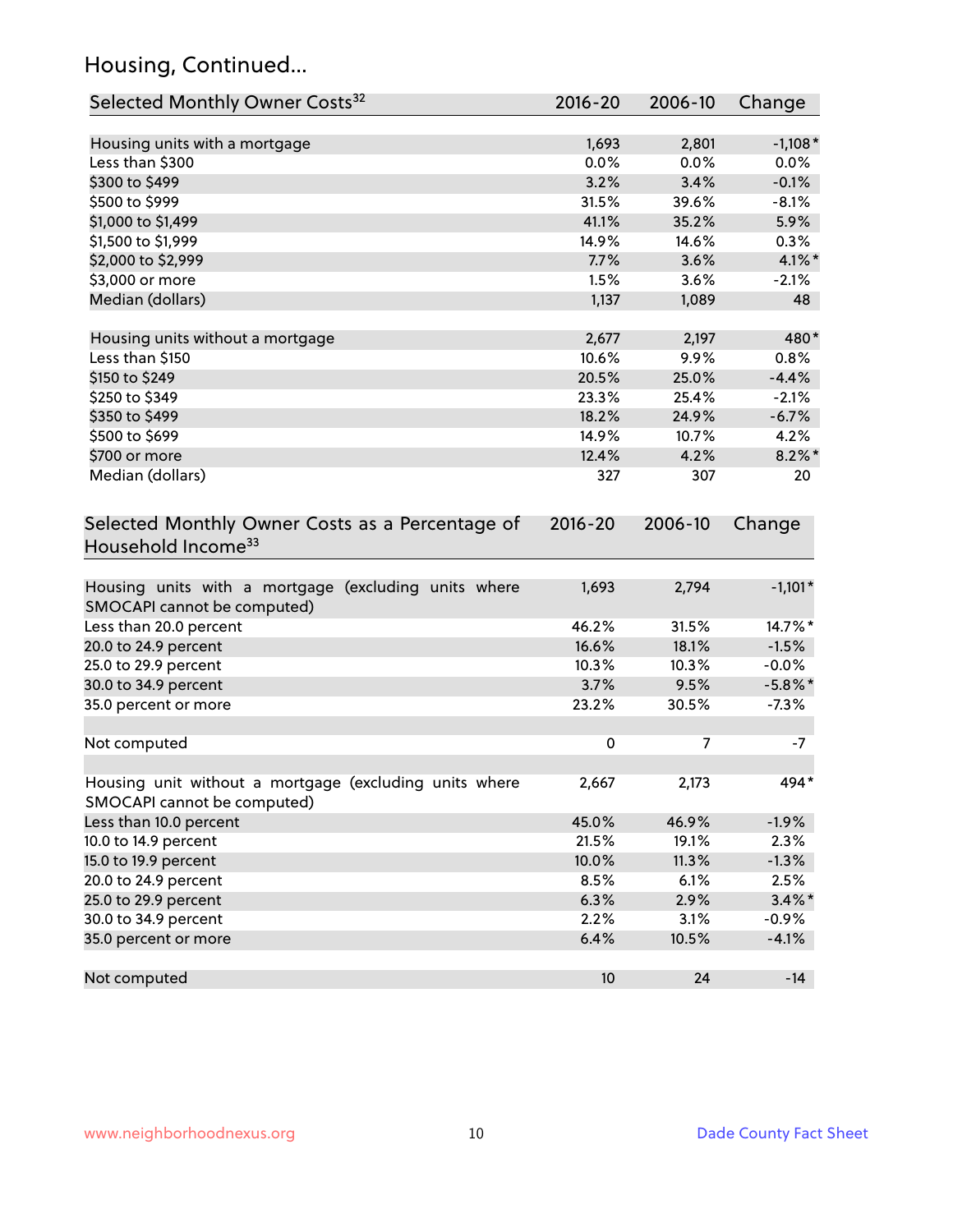# Housing, Continued...

| Gross Rent <sup>34</sup>                                                       | 2016-20     | 2006-10 | Change   |
|--------------------------------------------------------------------------------|-------------|---------|----------|
|                                                                                |             |         |          |
| Occupied units paying rent                                                     | 1,463       | 984     | 479*     |
| Less than \$200                                                                | 0.8%        | 1.3%    | $-0.6%$  |
| \$200 to \$499                                                                 | 16.4%       | 34.2%   | $-17.8%$ |
| \$500 to \$749                                                                 | 45.0%       | 42.2%   | 2.9%     |
| \$750 to \$999                                                                 | 26.5%       | 18.8%   | 7.7%     |
| \$1,000 to \$1,499                                                             | 8.0%        | 3.5%    | 4.5%     |
| \$1,500 to \$1,999                                                             | 3.3%        | 0.0%    | 3.3%     |
| \$2,000 or more                                                                | 0.0%        | 0.0%    | 0.0%     |
| Median (dollars)                                                               | 663         | 576     | $87*$    |
| No rent paid                                                                   | 322         | 280     | 42       |
| Gross Rent as a Percentage of Household Income <sup>35</sup>                   | $2016 - 20$ | 2006-10 | Change   |
| Occupied units paying rent (excluding units where GRAPI<br>cannot be computed) | 1,459       | 970     | 489*     |
| Less than 15.0 percent                                                         | 18.5%       | 21.6%   | $-3.1%$  |
| 15.0 to 19.9 percent                                                           | 28.0%       | 15.4%   | 12.7%*   |
| 20.0 to 24.9 percent                                                           | 11.6%       | 15.1%   | $-3.5%$  |
| 25.0 to 29.9 percent                                                           | 6.5%        | 3.1%    | 3.4%     |
| 30.0 to 34.9 percent                                                           | 5.3%        | 6.7%    | $-1.4%$  |
| 35.0 percent or more                                                           | 30.0%       | 38.1%   | $-8.1%$  |
| Not computed                                                                   | 326         | 294     | 32       |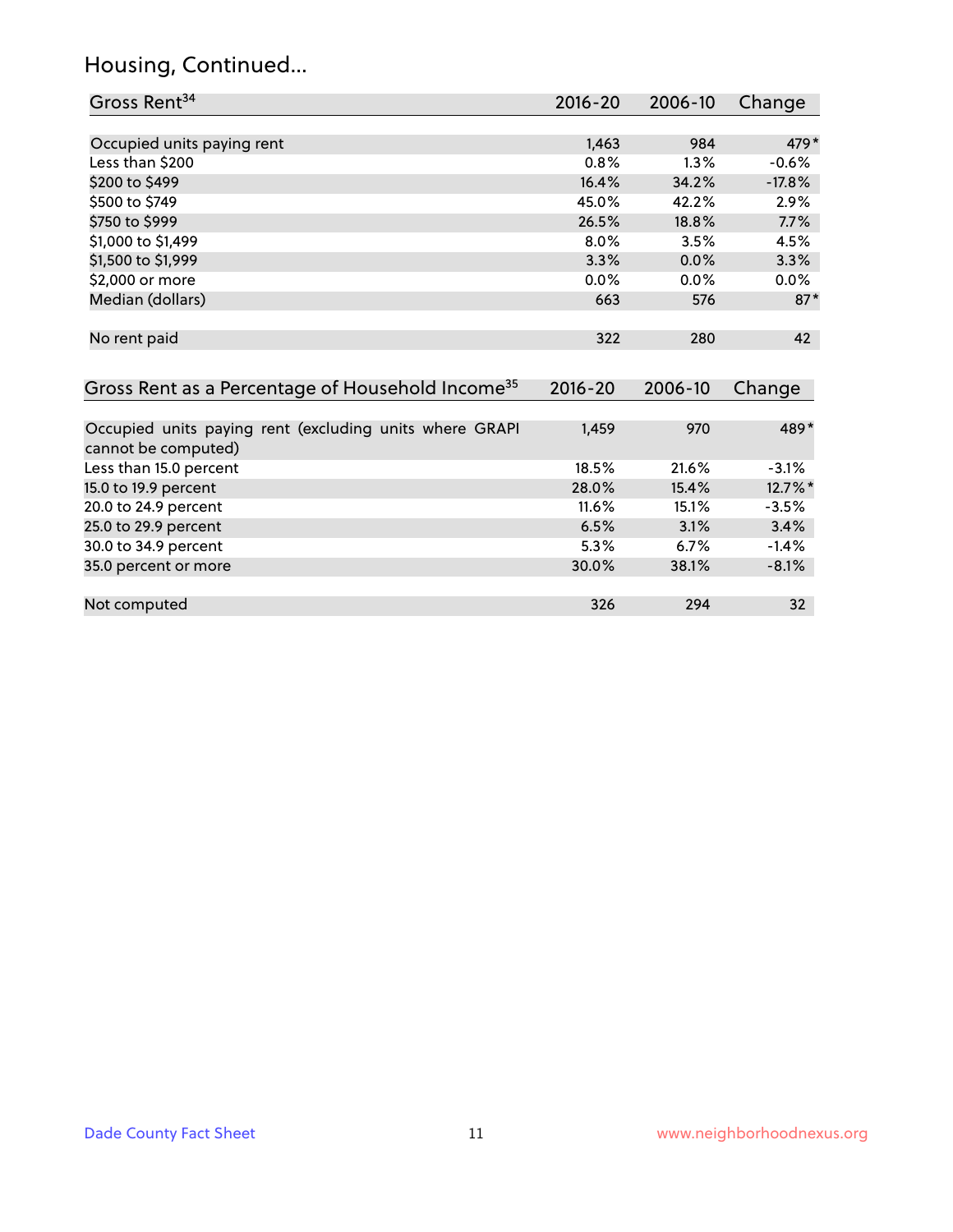# Community Involvement

| Voter Registration and Turnout <sup>36</sup> | 2020   |
|----------------------------------------------|--------|
|                                              |        |
| Active registered voters                     | 11,607 |
| Number voted in Presidential election        | 7.435  |
| Percent voted in Presidential election       | 64.1%  |

#### Transportation

| Commuting to Work <sup>37</sup>           | 2016-20     | 2006-10 | Change               |
|-------------------------------------------|-------------|---------|----------------------|
|                                           |             |         |                      |
| Workers 16 years and over                 | 6,950       | 7,324   | $-374$               |
| Car, truck, or van - drove alone          | 80.1%       | 79.3%   | 0.8%                 |
| Car, truck, or van - carpooled            | $8.0\%$     | 10.3%   | $-2.3%$              |
| Public transportation (excluding taxicab) | 0.2%        | 0.8%    | $-0.5%$              |
| Walked                                    | 6.3%        | 2.8%    | $3.5\%$ *            |
| Other means                               | $0.6\%$     | 0.5%    | 0.2%                 |
| Worked at home                            | 4.7%        | 6.4%    | $-1.7%$              |
|                                           |             |         |                      |
| Mean travel time to work (minutes)        | 26.6        | 27.4    | $-0.8$               |
|                                           |             |         |                      |
| Vehicles Available <sup>38</sup>          | $2016 - 20$ | 2006-10 | Change               |
|                                           |             |         |                      |
| Occupied housing units                    | 6,155       | 6,262   | $-107$               |
| No vehicles available                     | 4.7%        | 4.7%    | $-0.0%$              |
| 1 vehicle available                       | 27.6%       | 31.4%   | $-3.7%$              |
| 2 vehicles available                      | 39.0%       | 30.9%   | $8.1\%$ <sup>*</sup> |
| 3 or more vehicles available              | 28.7%       | 33.0%   | $-4.3%$              |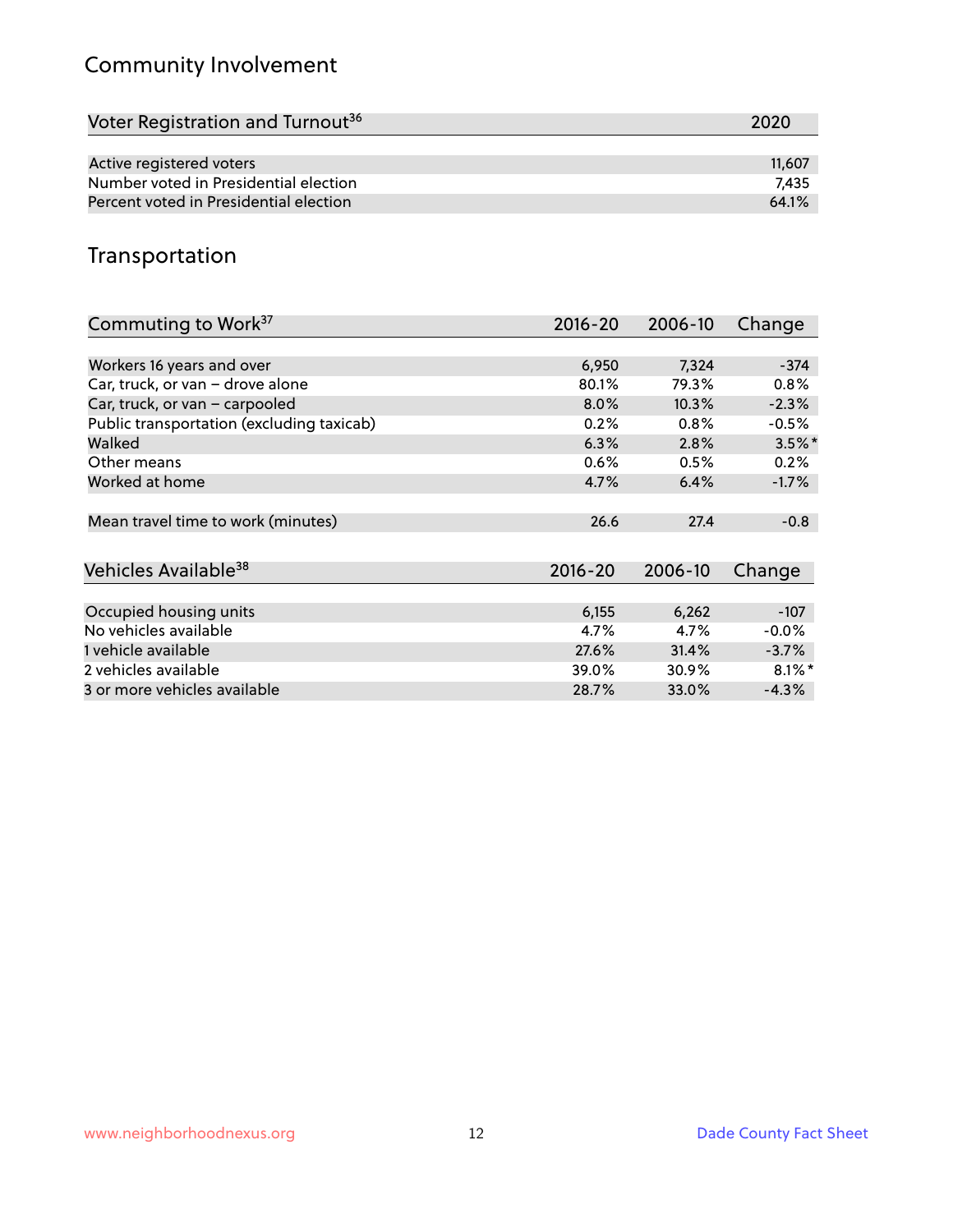#### Health

| Health Insurance coverage <sup>39</sup> | 2016-20 |
|-----------------------------------------|---------|
|-----------------------------------------|---------|

| Civilian Noninstitutionalized Population                | 15,984 |
|---------------------------------------------------------|--------|
| With health insurance coverage                          | 87.6%  |
| With private health insurance coverage                  | 66.4%  |
| With public health coverage                             | 37.5%  |
| No health insurance coverage                            | 12.4%  |
| Civilian Noninstitutionalized Population Under 19 years | 3,506  |
| No health insurance coverage                            | 6.3%   |
| Civilian Noninstitutionalized Population 19 to 64 years | 9,414  |
| In labor force:                                         | 6,778  |
| Employed:                                               | 6,485  |
| With health insurance coverage                          | 83.9%  |
| With private health insurance coverage                  | 30.4%  |
| With public coverage                                    | 8.5%   |
| No health insurance coverage                            | 16.1%  |
| Unemployed:                                             | 293    |
| With health insurance coverage                          | 49.8%  |
| With private health insurance coverage                  | 30.4%  |
| With public coverage                                    | 19.5%  |
| No health insurance coverage                            | 50.2%  |
| Not in labor force:                                     | 2,636  |
| With health insurance coverage                          | 79.1%  |
| With private health insurance coverage                  | 50.8%  |
| With public coverage                                    | 40.2%  |
| No health insurance coverage                            | 20.9%  |

# **Health Factors Most Recent** And The Control of the Control of The Control of The Control of The Control of The Control of The Control of The Control of The Control of The Control of The Control of The Control of The Contr

| Premature Death (YPLL before age 75 per 100,000 population, age-adjusted) <sup>40</sup> | 9,292.4 |
|-----------------------------------------------------------------------------------------|---------|
| Average number of Physically Unhealthy Days <sup>41</sup>                               | 4.8     |
| Average number of Mentally Unhealthy Days <sup>42</sup>                                 | 5.7     |
| Low Birthweight Births <sup>43</sup>                                                    | $7.9\%$ |
| Diabetes Prevalence <sup>44</sup>                                                       | 10.6%   |
| HIV Prevalence (per 100,000 population) <sup>45</sup>                                   | 150.7   |
| Rate, Deduplicated ER Visits for Asthma, Ages 0-17 <sup>46</sup>                        | 31.9    |